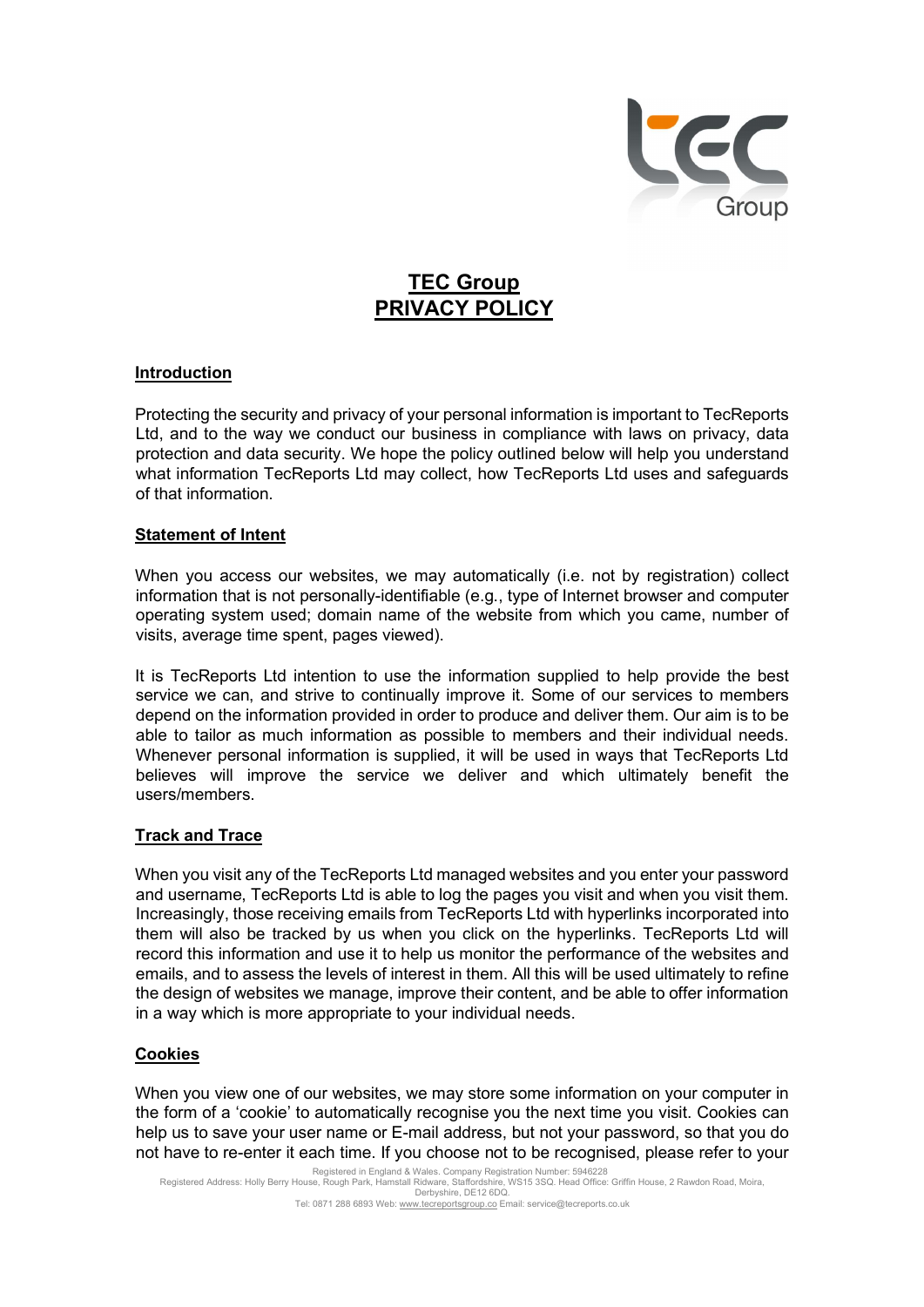

Internet browser to erase cookies from your computer hard drive, block all cookies or receive a warning before a cookie is stored.

## Legal Responsibilities

 TecReports Ltd is mindful of its obligations and duties under the Data Protection Act towards the individual who supplies information and about whom TecReports stores and uses that information. We have to collect the information fairly and let you know how we will use it. We must also let you know if we will pass any information on to anyone else. TecReports does not pass any information to third party sites. We do not ask for or store credit card information on our interactive Internet services.

## **Security**

 TecReports Ltd takes precautions to ensure the security of your information and strives to keep it accurate. We endeavour to carefully protect your information from loss, destruction, falsification, manipulation and unauthorised access or unauthorised disclosure.

<u>Usernames and Passwords</u><br>You are responsible for all use of the services made using your username and password, whether or not the use is made by you, or someone else using your username and password. You are responsible for protecting and securing your username and password from unauthorised use. If at any time you believe your username and password is being used by unauthorised persons, please let us know so we may change your password.

### Privacy Policy Changes

If we decide to change our privacy policy, those changes will appear on this site so that you can always see our latest policy statements.